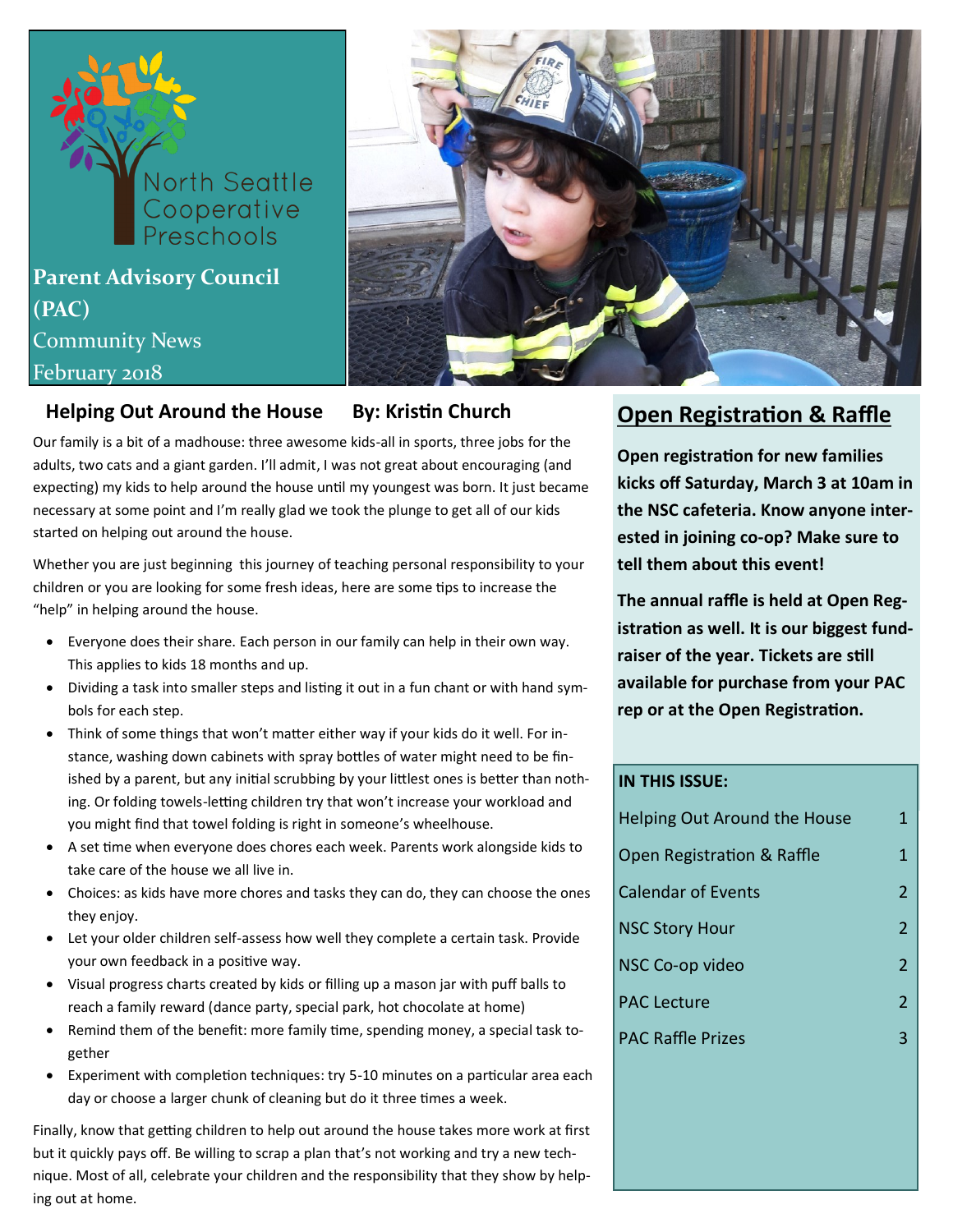#### **Calendar**

#### **March**

- **2 PAC Scholarship Deadline**
- **3 Open Registration**
- **12 PAC Meeting**

#### **April**

- **2 PAC Meeting**
- **2 PAC Lecture—Emergency Preparedness Training**

**May**

**21 PAC Meeting**

### **NSC Library Story Hour**

Story Hour at the North Seattle College Library When: 2nd Tuesday of every month Time: 5-6pm Ages: 1-6

### **NSC Co-op Video**

NSC has received a grant to produce an informational video about our co-ops. Videographers will be coming out to the schools to film and interview interested parents. If you would like to participate or if you have ideas for the video, please contact your PAC rep.

#### **PAC Lecture**

#### **Emergency Preparedness Training: City of Seattle**

April 2 @ 7:00 p.m.

Faith Lutheran Church

More details to come!



### **Donating to PAC**

The need for scholarships continues to be high, so please consider making a donation to the PAC Scholarship Fund. The more funds we raise the more we can support our co-op families.

Checks can be mailed to PAC to the address below. In the memo line, write "for Scholarship Fund".

**NSC Parent Education Program PAC Treasurer 9600 College Way North Seattle, WA 98103**